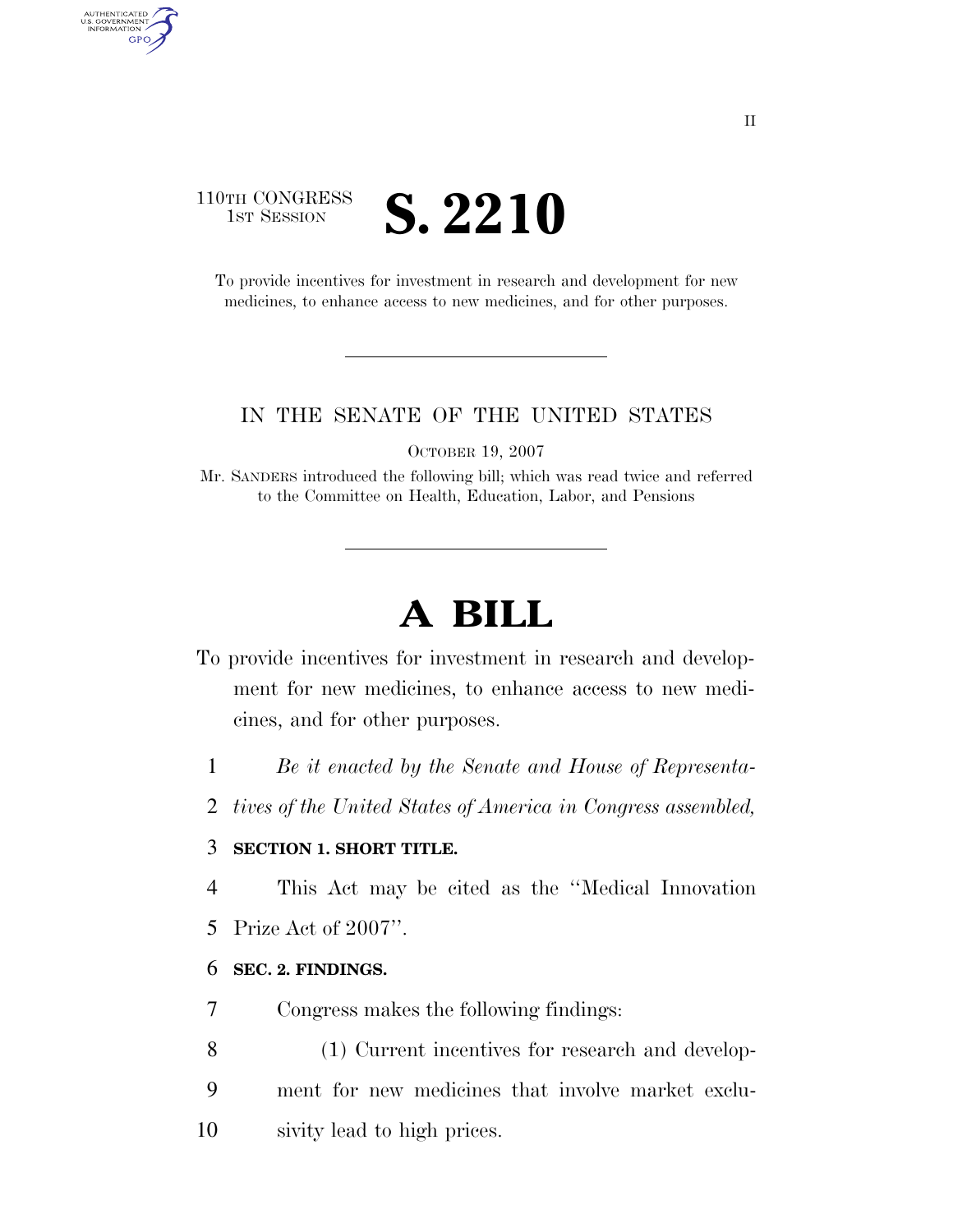(2) High prescription drug prices create hard- ships on patients, employers, and taxpayers who pay for medicines, as well as increasing restrictions on access to medicines, through limited availability of high priced medicines by health insurance plans.

 (3) In addition, when marketing exclusivity is the reward for successful research and development efforts, companies have incentives to invest enor- mous sums in marketing of products, and in the de- velopment of medicines that do not offer significant incremental medicinal benefits over existing prod-ucts.

 (4) According to the Food and Drug Adminis- tration, of the 1,284 new drug approvals from 1990 to 2004, only 289, or 22.5 percent, were for ''pri- ority'' reviews (defined as a product that has ''sig- nificant improvement compared to marketed prod- ucts in the treatment, diagnosis, or prevention of a disease''). Of these, only 183 (14.3 percent of the total) were new molecular entities classified as pri-ority products.

 (5) Thus, there are important gaps in treat-ments for many severe illnesses.

 (6) The existence of neglected diseases in other regions of the world leads to immense suffering and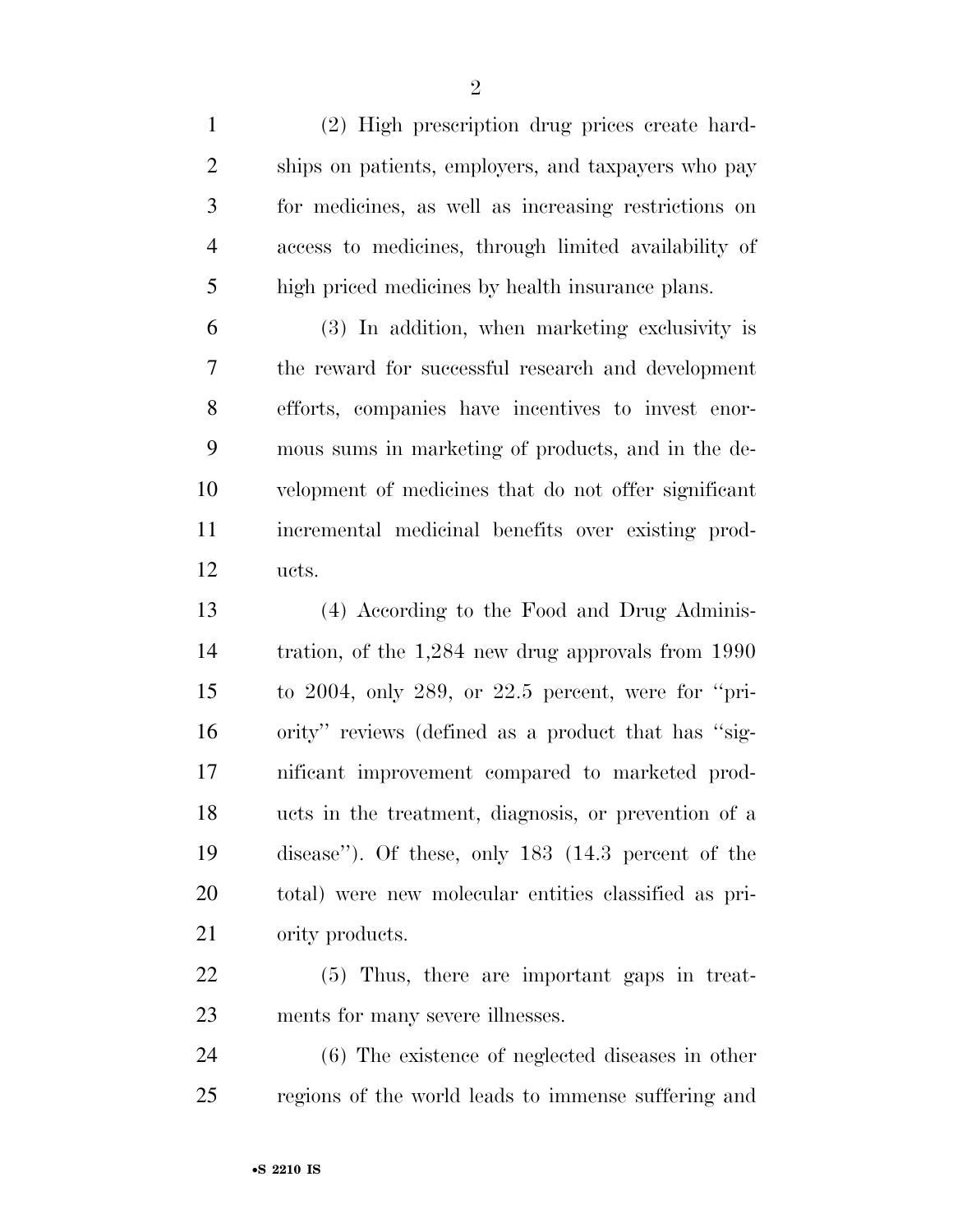death, undermines development, shrinks potential markets, and has long-term negative effects for United States security.

 (7) Emerging diseases, viral mutations, and food-borne disease transmitted through international trade have negative effects on Americans and must be combated before they arrive on the Nation's shores.

 (8) Exclusive rights to market products are one way to reward successful product research and devel- opment, but not the only way. Prize funds are an- other way and have been used successfully to stimu-late inventions and solutions to difficult problems.

 (9) Awards to companies through a prize fund mechanism that reward successful product research and development can de-couple the reward for prod- uct research development from the price of the prod-uct.

 (10) Awards to pharmaceutical companies for successful product research and development can be targeted at products that improve health care out- comes, and can stimulate research and development in the areas of greatest need.

 (11) The implementation of a prize fund and the elimination of exclusive rights to sell new medi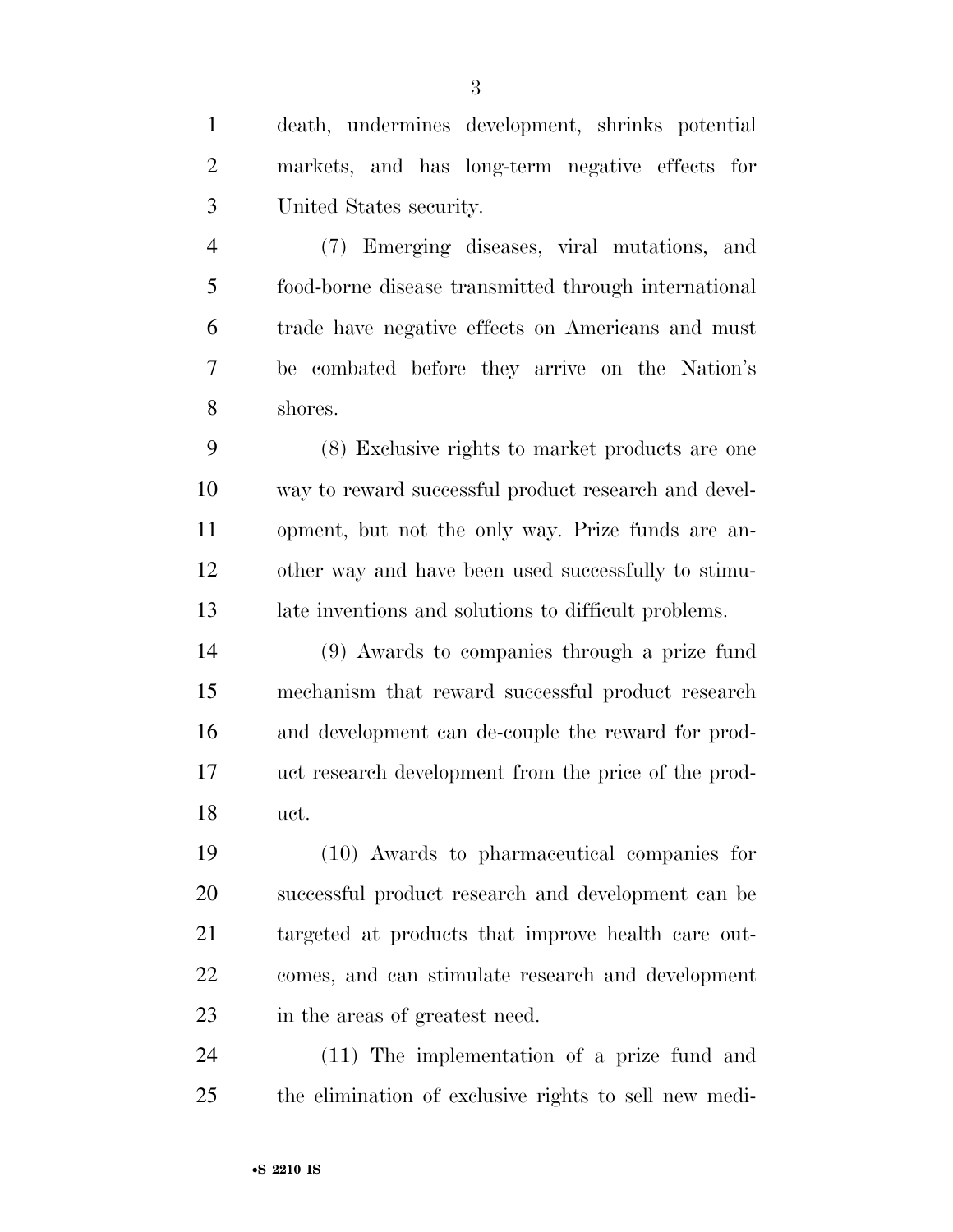cines will lead to entry by generic manufacturers, and lower prices for prescription drugs. This will eliminate the need for price sensitive formularies, and reduce other barriers to access to new medi-cines.

 (12) At present, generic products represent more than 63 percent of pharmaceutical prescrip- tions, but only 20 percent of the money spent on prescription drugs, for an average cost saving of 85 percent for generic prescriptions.

 (13) The combined cost to the Federal Govern- ment of purchases, reimbursements, and subsidies for medicines, including Federal outlays relating to Medicare, Medicaid, purchases of medicines by the Department of Defense and the Department of Vet- erans Affairs, and outlays related to the Federal Employees Health Benefits Program, is expected to exceed \$100,000,000,000 in 2007, and grow faster than the overall rate of growth in the Gross Domes-tic Product.

 (14) The cost of total United States outlays for pharmaceutical drugs was more than \$274,000,000,000 in 2006, measured at manufac- turer's prices, an increase of more than 82 percent since 2000.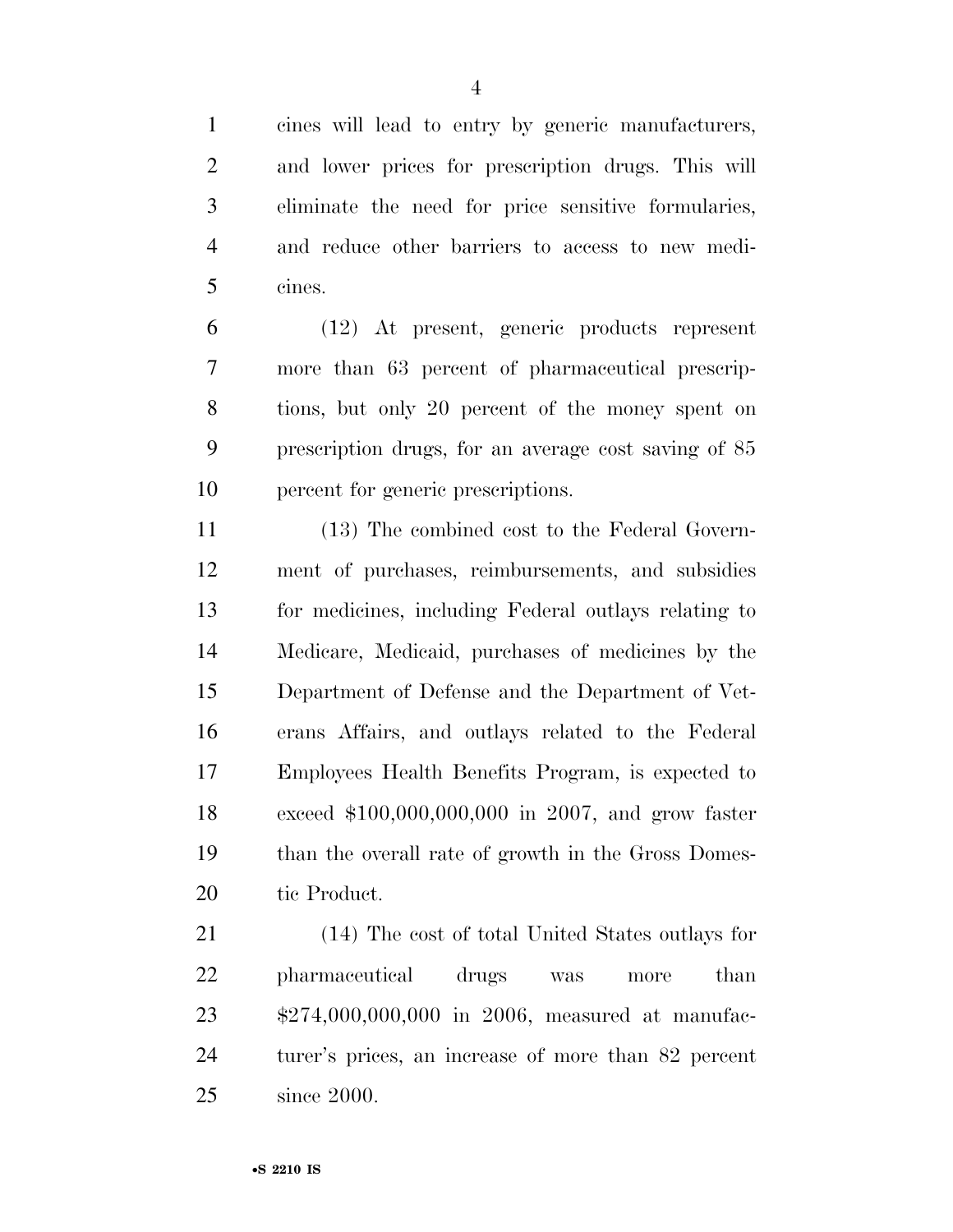(15) The substitution of prize fund awards to companies for successful product research and devel- opment in place of marketing exclusivity for new medicines will lead to more competition, greater uti- lization of generic products, lower prices, and sav- ings to Federal, State and local governments, private employers and individual consumers of more than \$200,000,000,000 per year. Savings in governmental expenditures alone would be more than sufficient to fund the prize fund established through this legisla-tion.

 (16) Basing the level of funding for innovation prizes on a share of Gross Domestic Product will en- sure a sustainable and forward looking commitment to stimulate innovation for new medicines.

 (17) Current United States outlays on pharma- ceutical drugs are more than 2.2 percent of Gross Domestic Product.

 (18) By funding innovation prizes at 0.6 per- cent of Gross Domestic Product, the United States will provide an incentive for innovation that would be more than \$80,000,000,000 in 2007, an amount that is more than 5 times the average rate of royal- ties for patent owners, and more than 4 times the level of private sector research and development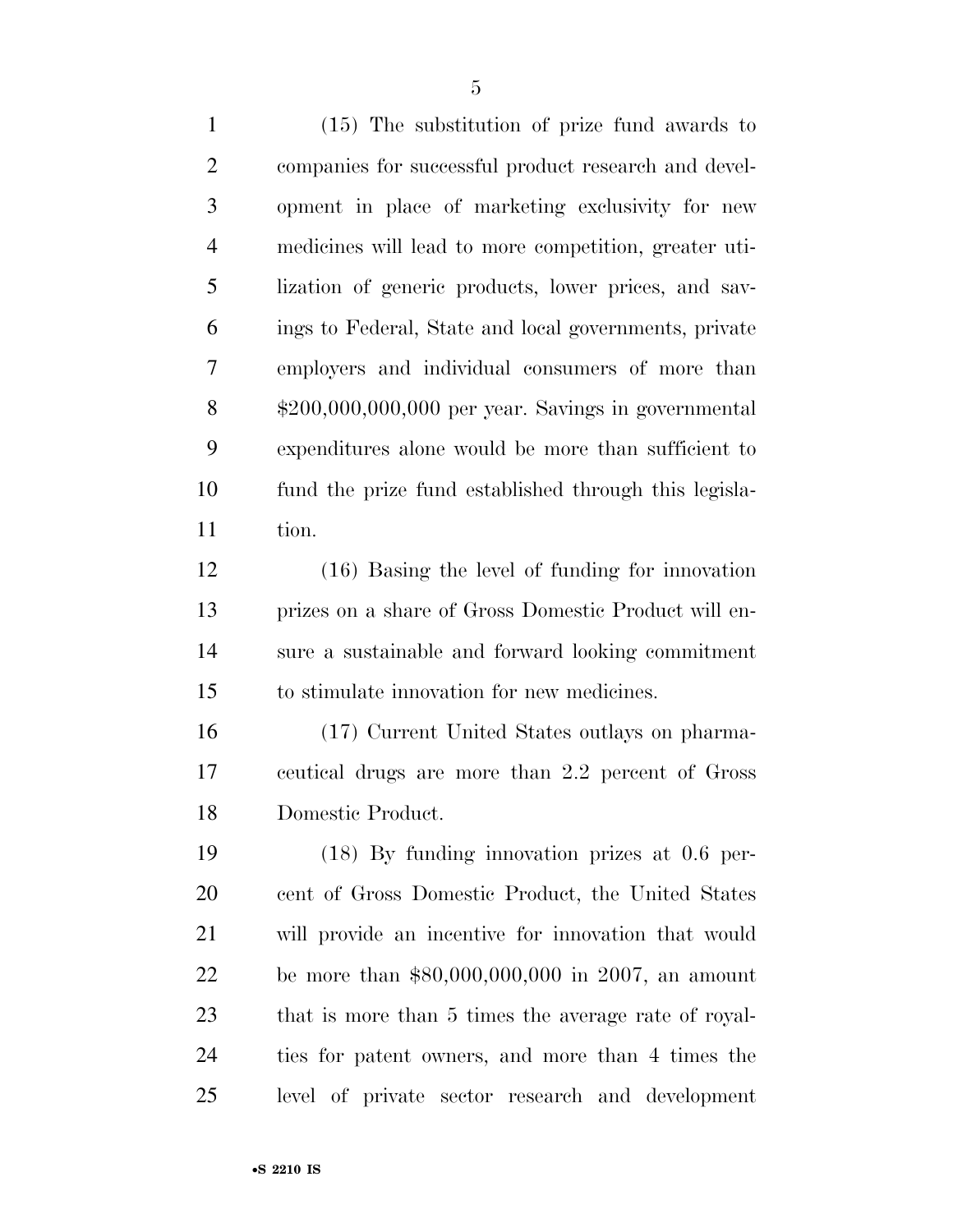spending that would be assigned to the United States market, based upon the United States share of global Gross National Product.

 (19) The 2007 cost of the innovation prizes will be much lower than the \$200,000,000,000 in re- duced United States outlays for pharmaceutical drugs, it will vastly expand access to medicines, and it will ensure that future research and development for new medicines is targeted at treatments that im- prove health care outcomes and address public health priorities.

# **SEC. 3. PURPOSE.**

 It is the purpose of this Act to provide incentives to encourage entities to invest in research and development of new medicines through the establishment of a Medical Innovation Prize Fund and to enhance access to such medicines by allowing any person in compliance with Food and Drug Administration requirements to manufacture, distribute, or sell an approved medicine.

# **SEC. 4. DEFINITIONS.**

In this Act:

 (1) BIOLOGICAL PRODUCT.—The term ''biologi- cal product'' has the meaning given such term in section 351 of the Public Health Service Act (42 U.S.C. 262).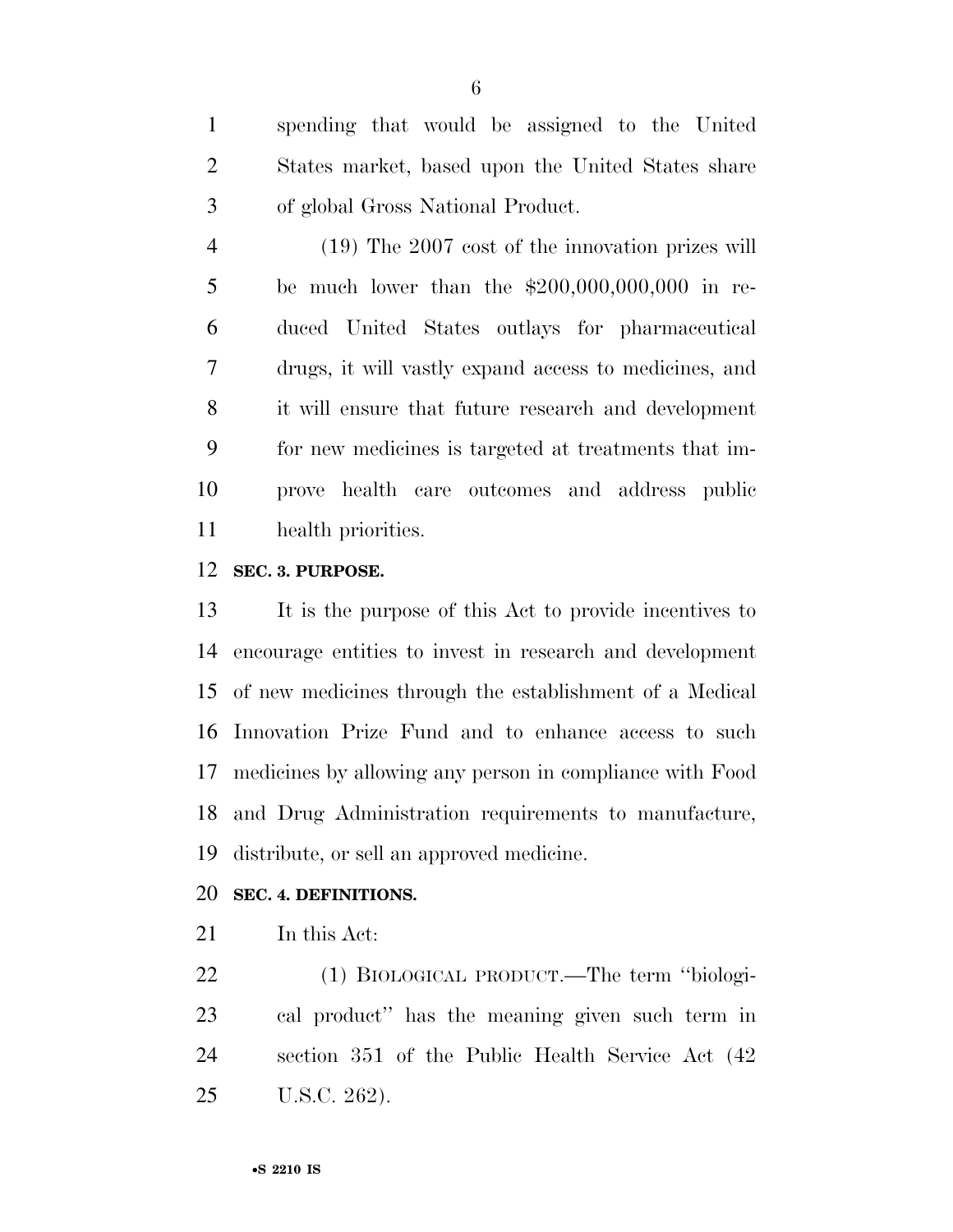(2) BOARD.—The term ''Board'' means the Board of Trustees for the Fund for Medical Innova- tion Prizes established under section 7. (3) DRUG.—The term ''drug'' has the meaning given such term in section 201 of the Federal Food, Drug, and Cosmetic Act (21 U.S.C. 321). (4) FUND.—The term ''Fund'' means the Fund for Medical Innovation Prizes established under sec- tion 6. (5) MARKET CLEARANCE.—The term ''market clearance'' means the approval of an application under section 505 of the Federal Food, Drug, and Cosmetic Act (21 U.S.C. 355) or the approval of a biologics license application under subsection (a) of section 351 of the Public Health Service Act (42 U.S.C. 262). **SEC. 5. ELIMINATION OF EXCLUSIVE RIGHTS TO MARKET DRUGS AND BIOLOGICAL PRODUCTS.**  (a) IN GENERAL.—Notwithstanding title 35, United States Code, relevant provisions of the Federal Food, Drug, and Cosmetic Act (21 U.S.C. 301 et seq.) (including amendments made by the Drug Price Competition and Patent Term Restoration Act of 1984 (Public Law 98– 417; referred to as the ''Hatch-Waxman Act'')), the Medi-care Prescription Drug, Improvement, and Modernization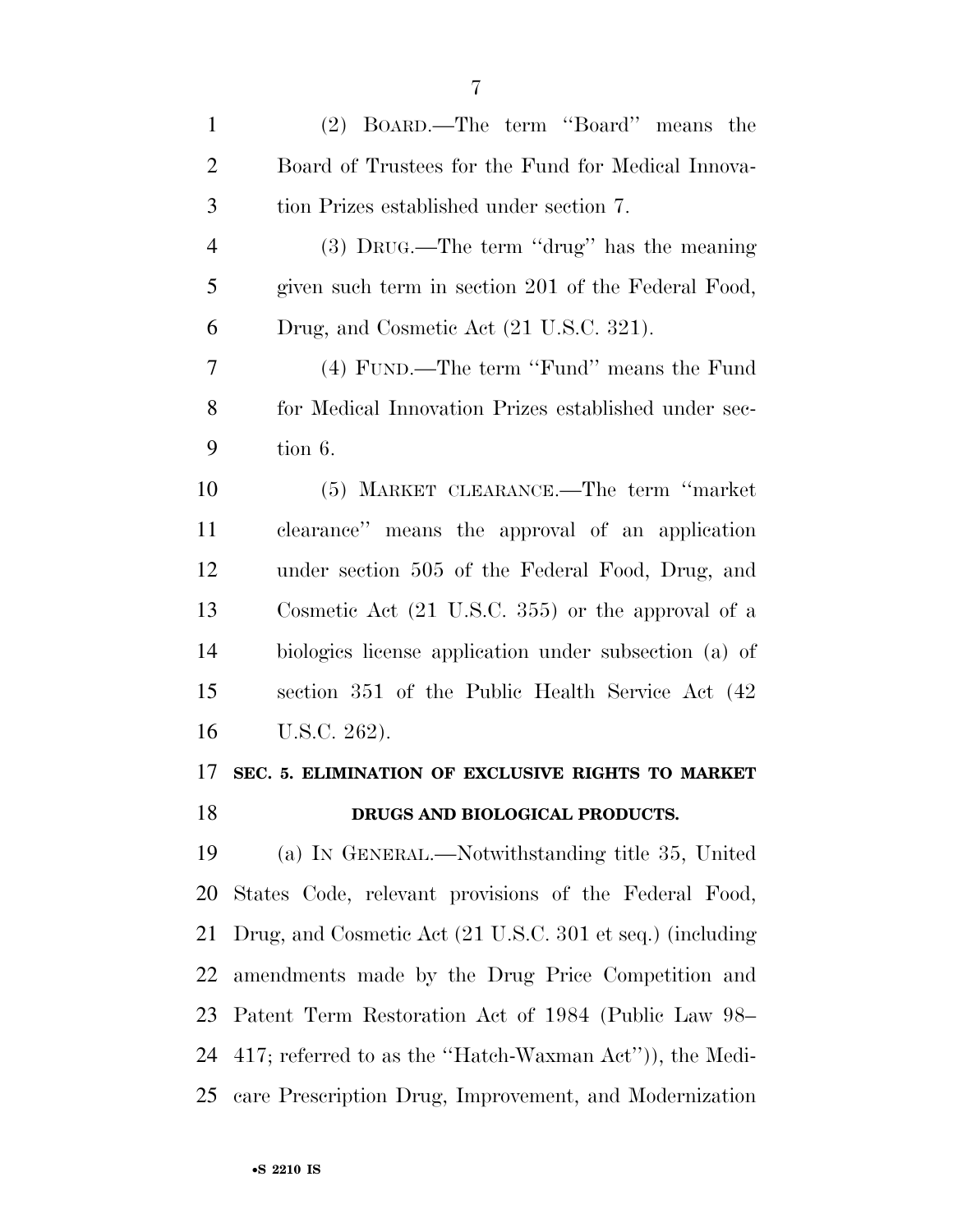Act of 2003 (Public Law 108–173), and any other provi- sion of law providing any patent right or exclusive mar- keting period for any drug, biological product, or manufac- turing process for a drug or biological product (such as pediatric extensions under section 505A of the Federal Food, Drug, and Cosmetic Act (21 U.S.C. 355a) or or- phan drug marketing exclusivity under subchapter B of chapter V of such Act (21 U.S.C. 360aa et seq.)), no per- son shall have the right to exclusively manufacture, dis- tribute, sell, or use a drug, a biological product, or a man- ufacturing process for a drug or biological product in interstate commerce, including the exclusive right to rely on health registration data or the 30-month stay-of-effec- tiveness period for Orange Book patents under section  $505(j)$  of such Act  $(21 \text{ U.S.C. } 355(j))$ .

 (b) REMUNERATION.—A person that is eligible for prize payments from the Fund as provided for in section 10 shall receive such payments—

 (1) in lieu of any remuneration the person would have otherwise received for the exclusive mar- keting, distribution, sale, or use of a drug, biological product, or manufacturing process for a drug or bio- logical product but for the application of subsection (a); and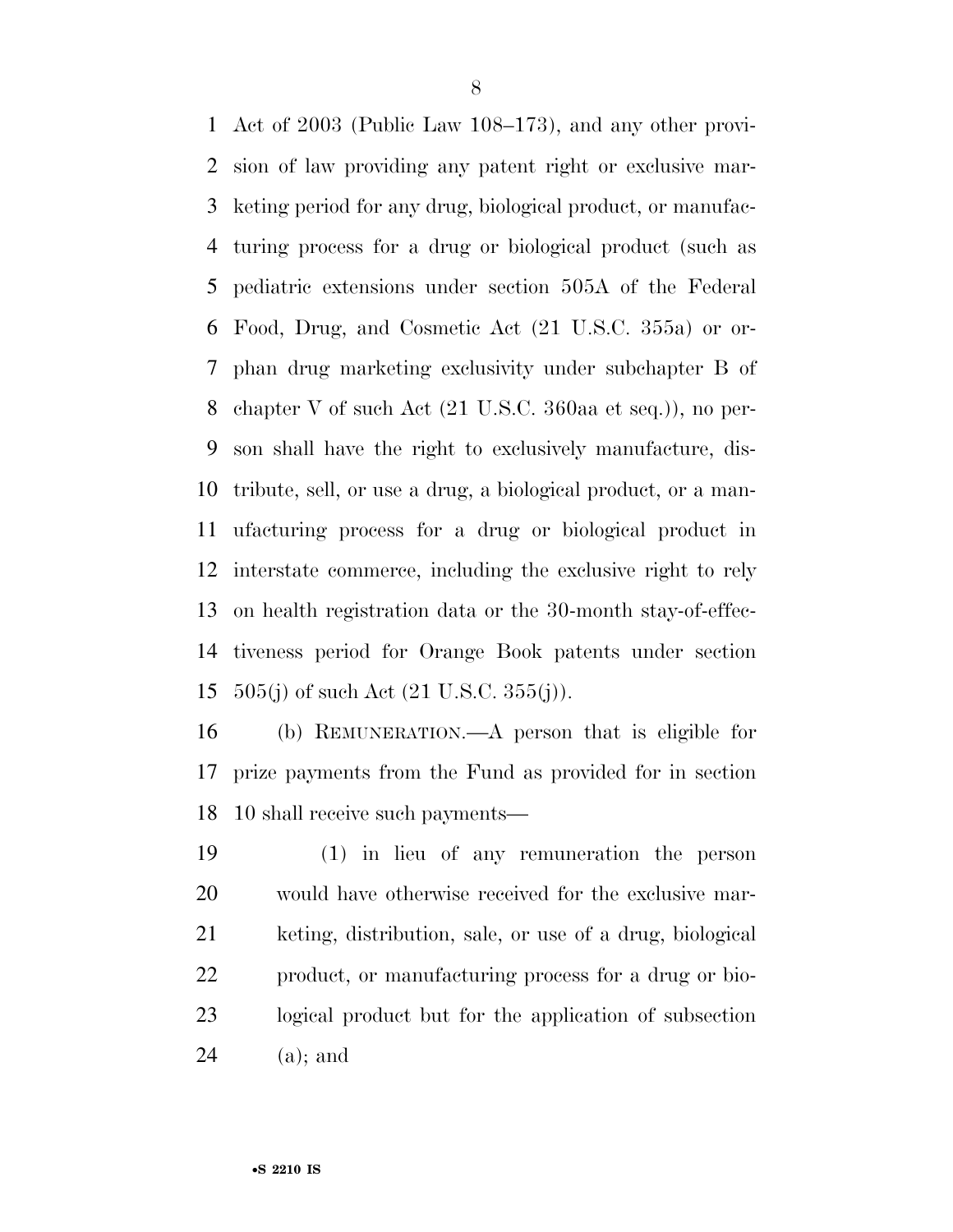(2) in addition to any other remuneration that such person receives by reason of the nonexclusive marketing, distribution, sale, or use of the drug, bio- logical product, or manufacturing process for a drug or biological product.

 (c) APPLICATION.—This section shall apply only with respect to the marketing, distribution, sale, or use of a drug, a biological product, or a manufacturing process for a drug or biological product that occurs on or after Octo-ber 1, 2007.

#### **SEC. 6. FUND FOR MEDICAL INNOVATION PRIZES.**

 (a) ESTABLISHMENT.—There is hereby established in the Treasury of the United States a revolving fund to be known as the ''Fund for Medical Innovation Prizes'', which shall consist of amounts appropriated to the Fund and amounts credited to the Fund under subsection (c). (b) AVAILABILITY OF FUNDS.—Amounts in the Fund shall be available to the Board, subject to section 16(b), for the purpose of carrying out this Act.

20 (c) AMOUNTS CREDITED TO THE FUND.—The Sec- retary of the Treasury shall credit to the Fund the interest on, and the proceeds from sale or redemption of, obliga-tions held in the Fund.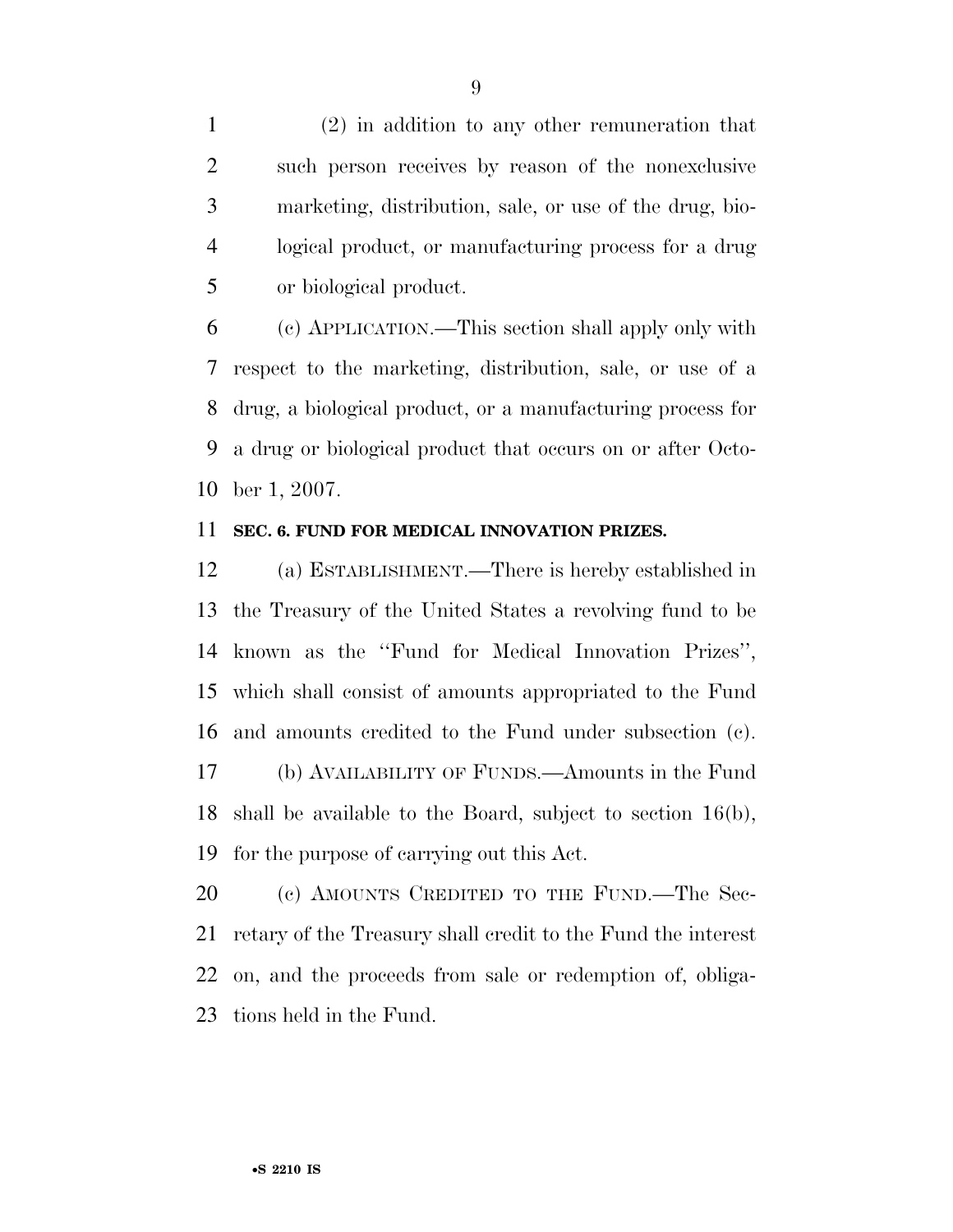**SEC. 7. BOARD OF TRUSTEES FOR THE FUND.** 

| 2  | (a) ESTABLISHMENT.—There is hereby established            |
|----|-----------------------------------------------------------|
| 3  | (as a permanent, independent establishment in the execu-  |
| 4  | tive branch) a Board of Trustees for the Fund for Medical |
| 5  | Innovation Prizes.                                        |
| 6  | (b) MEMBERSHIP.—The Board shall be composed of            |
| 7  | 13 members, including—                                    |
| 8  | (1) the Administrator of the Centers for Medi-            |
| 9  | care & Medicaid Services;                                 |
| 10 | (2) the Commissioner of Food and Drugs;                   |
| 11 | (3) the Director of the National Institutes of            |
| 12 | Health;                                                   |
| 13 | (4) the Director of the Centers for Disease               |
| 14 | Control and Prevention; and                               |
| 15 | (5) nine individuals to be appointed by the               |
| 16 | President, with the advice and consent of the Sen-        |
| 17 | ate, of which—                                            |
| 18 | (A) three representatives of the business                 |
| 19 | sector;                                                   |
| 20 | (B) three representatives of the private                  |
| 21 | medical research and development sector, in-              |
| 22 | cluding at least one representative of the non-           |
| 23 | profit private medical research and development           |
| 24 | sector; and                                               |
| 25 | (C) three representatives of consumer and                 |
| 26 | patient interests, including at least one rep-            |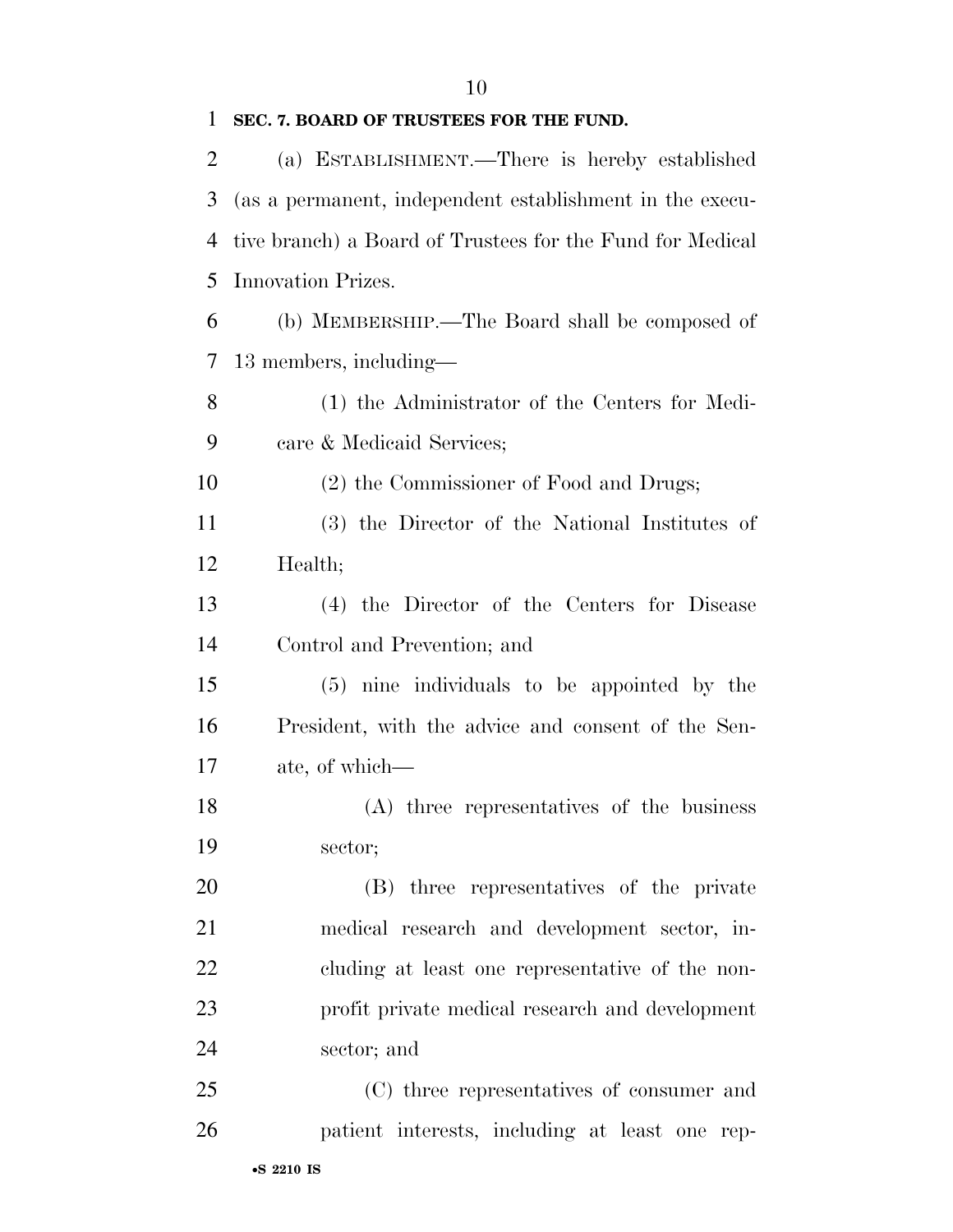| $\mathbf{1}$   | resentative of patients suffering from orphan                |
|----------------|--------------------------------------------------------------|
| $\overline{2}$ | diseases.                                                    |
| $\mathfrak{Z}$ | $(c)$ TERMS.—                                                |
| 4              | (1) IN GENERAL.—Except as provided in para-                  |
| 5              | graph (2), each member appointed to the Board                |
| 6              | under subsection $(a)(5)$ shall be appointed for a           |
| 7              | term of 4 years.                                             |
| 8              | (2) TERMS OF INITIAL APPOINTEES.—As des-                     |
| 9              | ignated by the President at the time of appointment,         |
| 10             | of the members first appointed to the Board under            |
| 11             | subsection $(a)(5)$ —                                        |
| 12             | $(A)$ 5 members shall be appointed for a                     |
| 13             | term of 4 years; and                                         |
| 14             | (B) 4 members shall be appointed for a                       |
| 15             | term of 2 years.                                             |
| 16             | (d) VACANCIES.—Any member of the Board ap-                   |
|                | 17 pointed to fill a vacancy occurring before the expiration |
| 18             | of the term for which the member's predecessor was ap-       |
| 19             | pointed shall be appointed only for the remainder of that    |
| 20             | term. A member of the Board may serve after the expira-      |
| 21             | tion of that member's term until a successor has taken       |
| 22             | office.                                                      |
| 23             | (e) COMPENSATION AND TRAVEL EXPENSES.—                       |
| 24             | (1) COMPENSATION.—Members of the Board                       |
| 25             | shall each be paid not less than the daily equivalent        |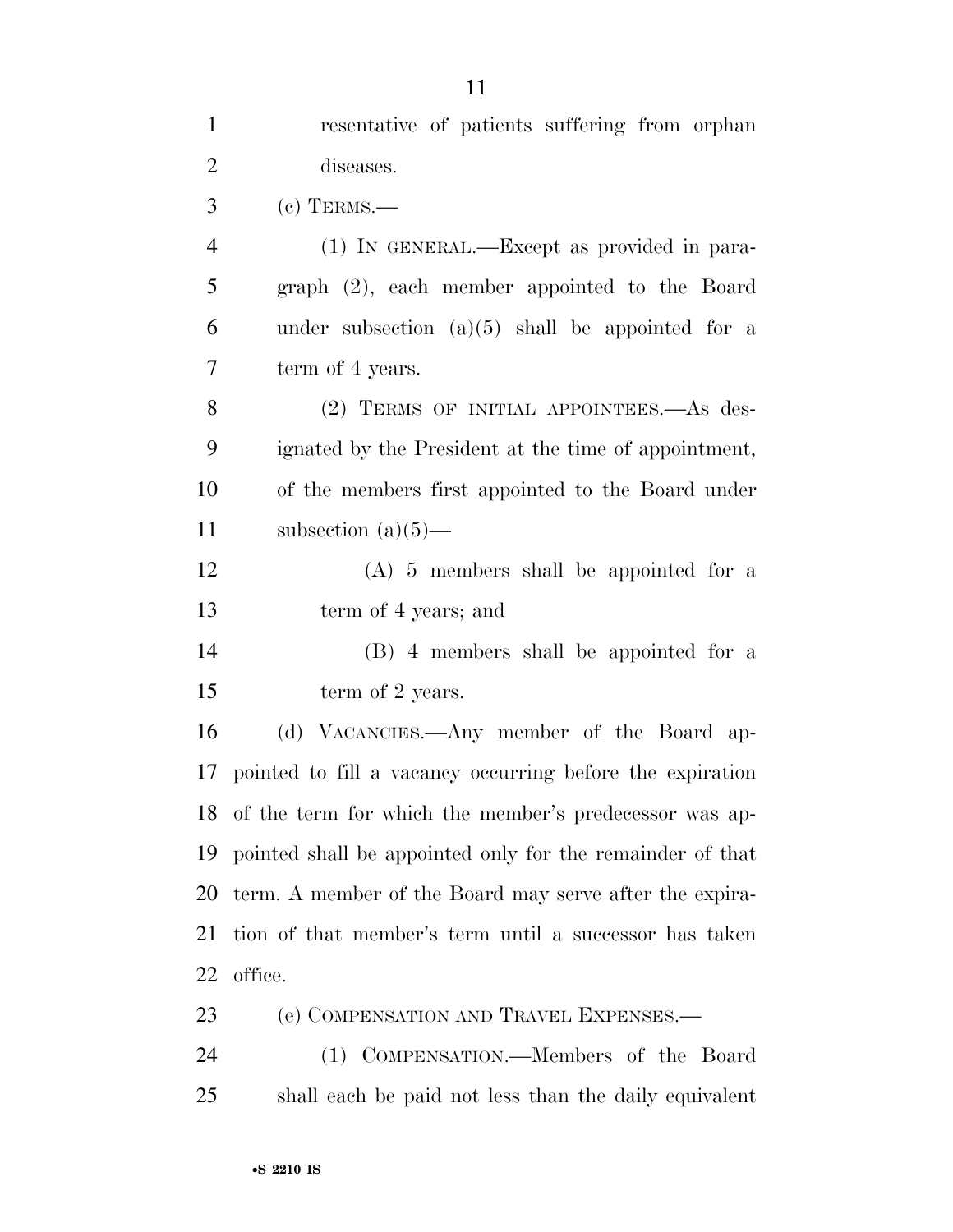of level IV of the Executive Schedule for each day (including travel time) during which they are en- gaged in the actual performance of the duties of the Board.

 (2) TRAVEL EXPENSES.—Each member of the Board shall receive travel expenses, including per diem in lieu of subsistence, in accordance with appli- cable provisions under subchapter I of chapter 57 of 9 title 5, United States Code.

 (f) CHAIRPERSON; OFFICERS.—The members of the Board shall elect a Chairperson and any other officers of the Board. The Chairperson and any such officers shall be elected for a term of 2 years.

 (g) STAFF.—The Board may appoint and fix the pay of such additional personnel as the Board considers appro- priate. The staff of the Board shall be appointed subject to the provisions of title 5, United States Code, governing appointments in the competitive service, and shall be paid in accordance with the provisions of chapter 51 and sub- chapter III of chapter 53 of such title relating to classi-fication and General Schedule pay rates.

 (h) EXPERTS AND CONSULTANTS.—The Board may procure temporary and intermittent services under section 3109(b) of title 5, United State Code.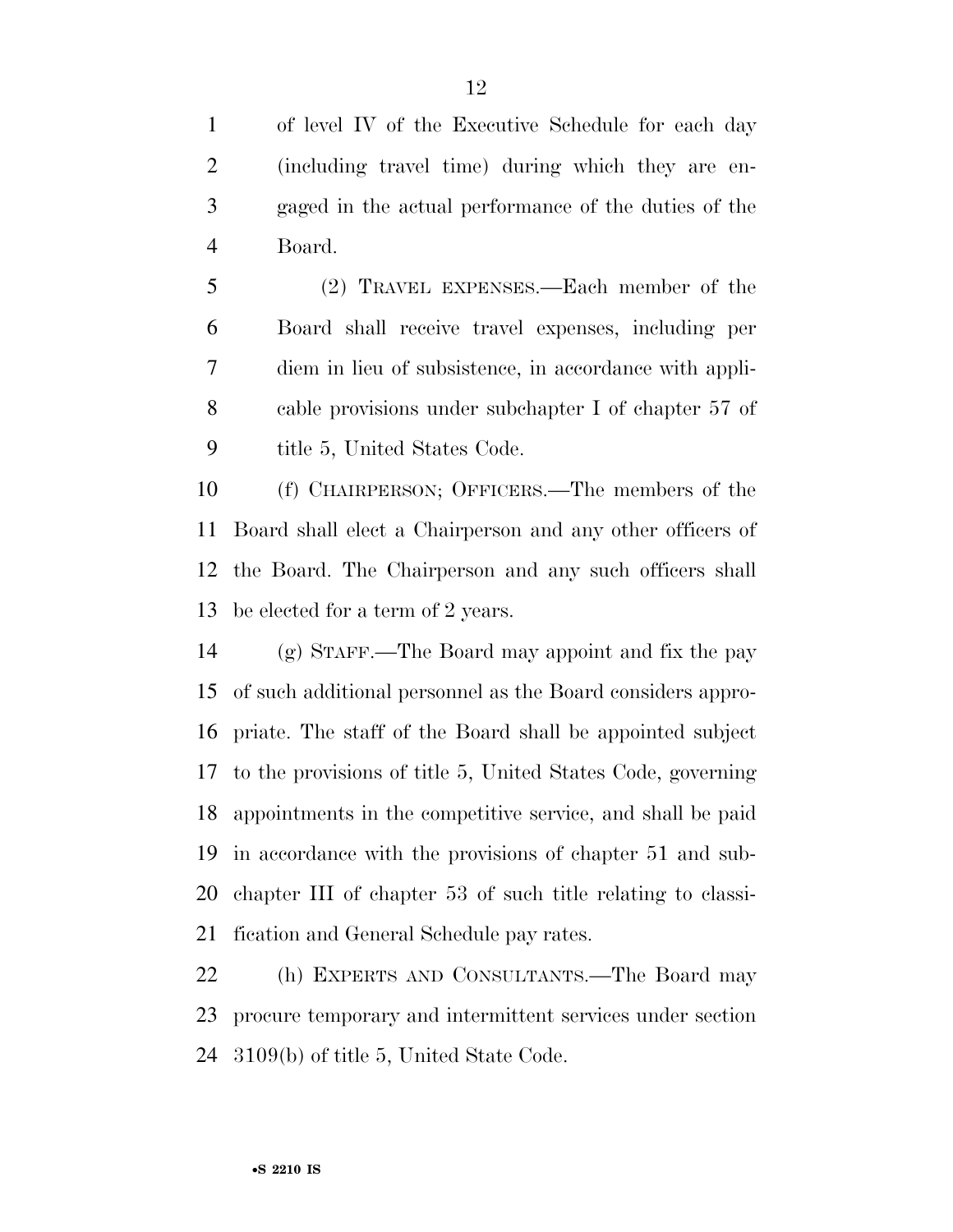| $\mathbf{1}$   | SEC. 8. POWERS AND DUTIES OF THE BOARD.            |
|----------------|----------------------------------------------------|
| $\overline{2}$ | (a) DUTIES.—The Board shall—                       |
| 3              | (1) award prize payments for medical innova-       |
| $\overline{4}$ | tion in accordance with this Act; and              |
| 5              | $(2)$ submit a report to the Congress under sec-   |
| 6              | tion 14.                                           |
| 7              | (b) POWERS OF BOARD.—                              |
| 8              | (1) HEARINGS AND SESSIONS.—                        |
| 9              | (A) IN GENERAL.—The Board may, for                 |
| 10             | the purpose of carrying out this Act, hold hear-   |
| 11             | ings, sit and act at times and places, take testi- |
| 12             | mony, and receive evidence as the Board con-       |
| 13             | siders appropriate.                                |
| 14             | (B) FIRST MEETING.—Not later than 30               |
| 15             | days after the initial members of the Board are    |
| 16             | appointed under section $7(b)(5)$ and confirmed,   |
| 17             | the Board shall conduct its first meeting.         |
| 18             | (2) POLICIES AND PROCEDURES.—                      |
| 19             | (A) IN GENERAL.—Not later than 1 year              |
| 20             | after the initial members of the Board are ap-     |
| 21             | pointed under section $7(b)(5)$ and confirmed,     |
| 22             | the Board shall establish such policies and pro-   |
| 23             | edures as may be appropriate to carry out this     |
| 24             | Act.                                               |
| 25             | (B) MAJORITY VOTE.—The policies and                |
| 26             | procedures of the Board shall require that any     |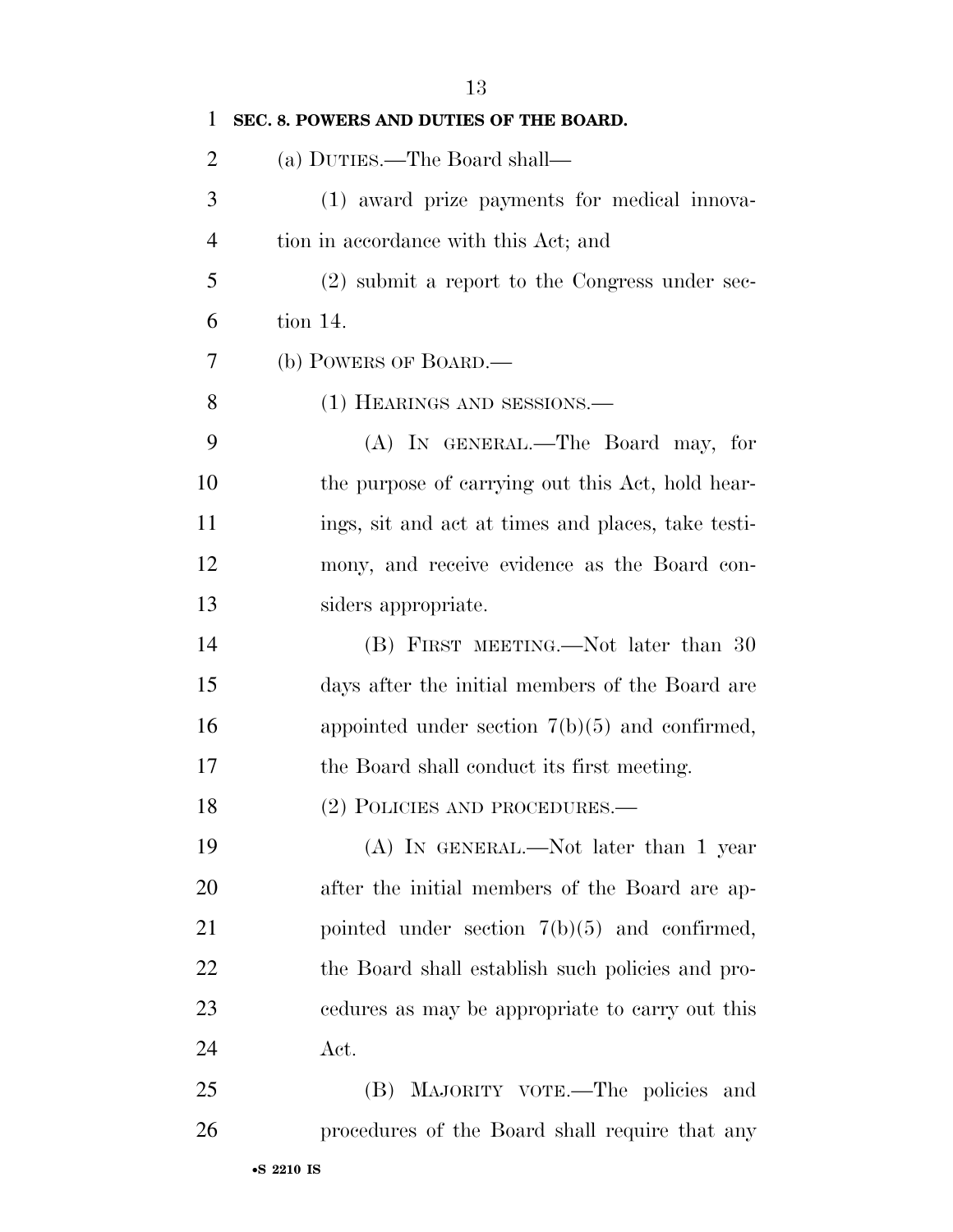| $\mathbf{1}$   | determination of the Board be made by not less     |
|----------------|----------------------------------------------------|
| $\overline{2}$ | than a majority vote of the members of the         |
| 3              | Board.                                             |
| $\overline{4}$ | (C) ADMINISTRATIVE PROCEDURES.—The                 |
| 5              | policies and procedures of the Board shall com-    |
| 6              | ply with subchapter $\Pi$ of chapter 5 of title 5, |
| $\overline{7}$ | United States Code.                                |
| 8              | (D) TRANSPARENCY.—The policies<br>and              |
| 9              | procedures of the Board shall—                     |
| 10             | (i) comply with sections $552$ and $552b$          |
| 11             | of title 5, United States Code (commonly           |
| 12             | referred to as the "Freedom of Informa-            |
| 13             | tion Act" and the "Government in the               |
| 14             | Sunshine Act", respectively); and                  |
| 15             | (ii) ensure that the proceedings and               |
| 16             | deliberations of the Board are transparent         |
| 17             | and are supported by a description of the          |
| 18             | methods, data sources, assumptions, out-           |
| 19             | comes, and related information that will           |
| 20             | allow the public to understand how the             |
| 21             | Board reaches its criteria-setting and             |
| 22             | award decisions.                                   |
| 23             | (3) EXPERT ADVISORY COMMITTEES.—To as-             |
| 24             | sist the Board in carrying out this Act, the Board |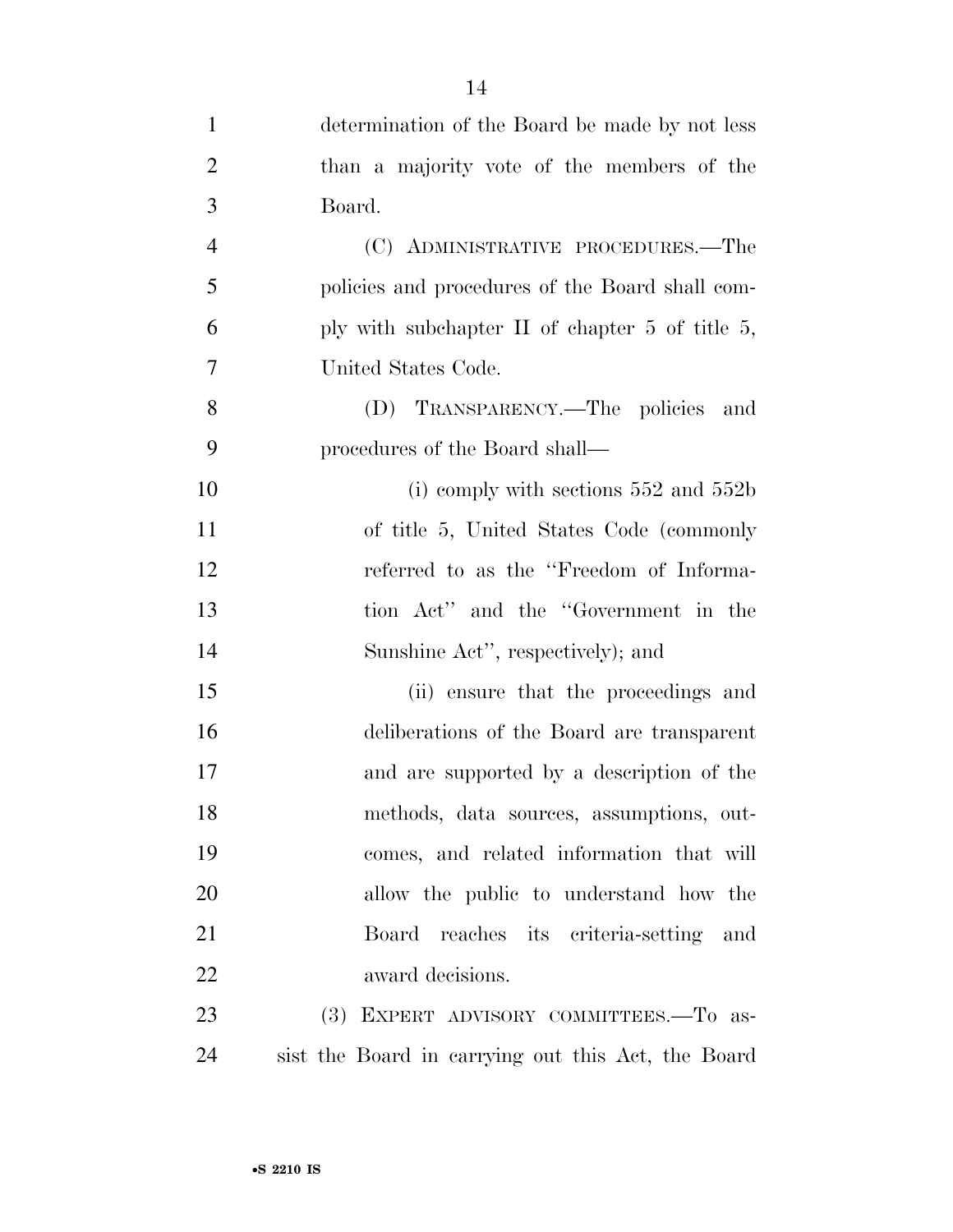| $\mathbf{1}$   | shall establish independent expert advisory commit-        |
|----------------|------------------------------------------------------------|
| $\overline{2}$ | tees, including committees on the following:               |
| 3              | (A) Economic evaluation of the rapeutic                    |
| $\overline{4}$ | benefits.                                                  |
| 5              | (B) Business models and incentive struc-                   |
| 6              | tures for innovation.                                      |
| 7              | (C) Research and development priorities.                   |
| 8              | (D) Orphan diseases.                                       |
| 9              | (E) Financial control and auditing.                        |
| 10             | (4) POWERS OF MEMBERS AND AGENTS. Any                      |
| 11             | member or agent of the Board may, if authorized by         |
| 12             | the Board, take any action which the Board is au-          |
| 13             | thorized to take under this Act.                           |
| 14             | (5) MAILS.—The Board may use the United                    |
| 15             | States mails in the same manner and under the              |
| 16             | same conditions as other departments and agencies          |
| 17             | of the United States.                                      |
| 18             | SEC. 9. PRIZE PAYMENTS FOR MEDICAL INNOVATION.             |
| 19             | (a) AWARD.—For fiscal year 2008, and each subse-           |
| 20             | quent fiscal year, the Board shall award to persons de-    |
| 21             | scribed in subsection (b) prize payments for medical inno- |
| 22             | vation relating to a drug, a biological product, or a new  |
| 23             | manufacturing process for a drug or biological product.    |
| 24             | (b) ELIGIBILITY.—To be eligible to receive a prize         |
| 25             | payment under subsection (a) for medical innovation relat- |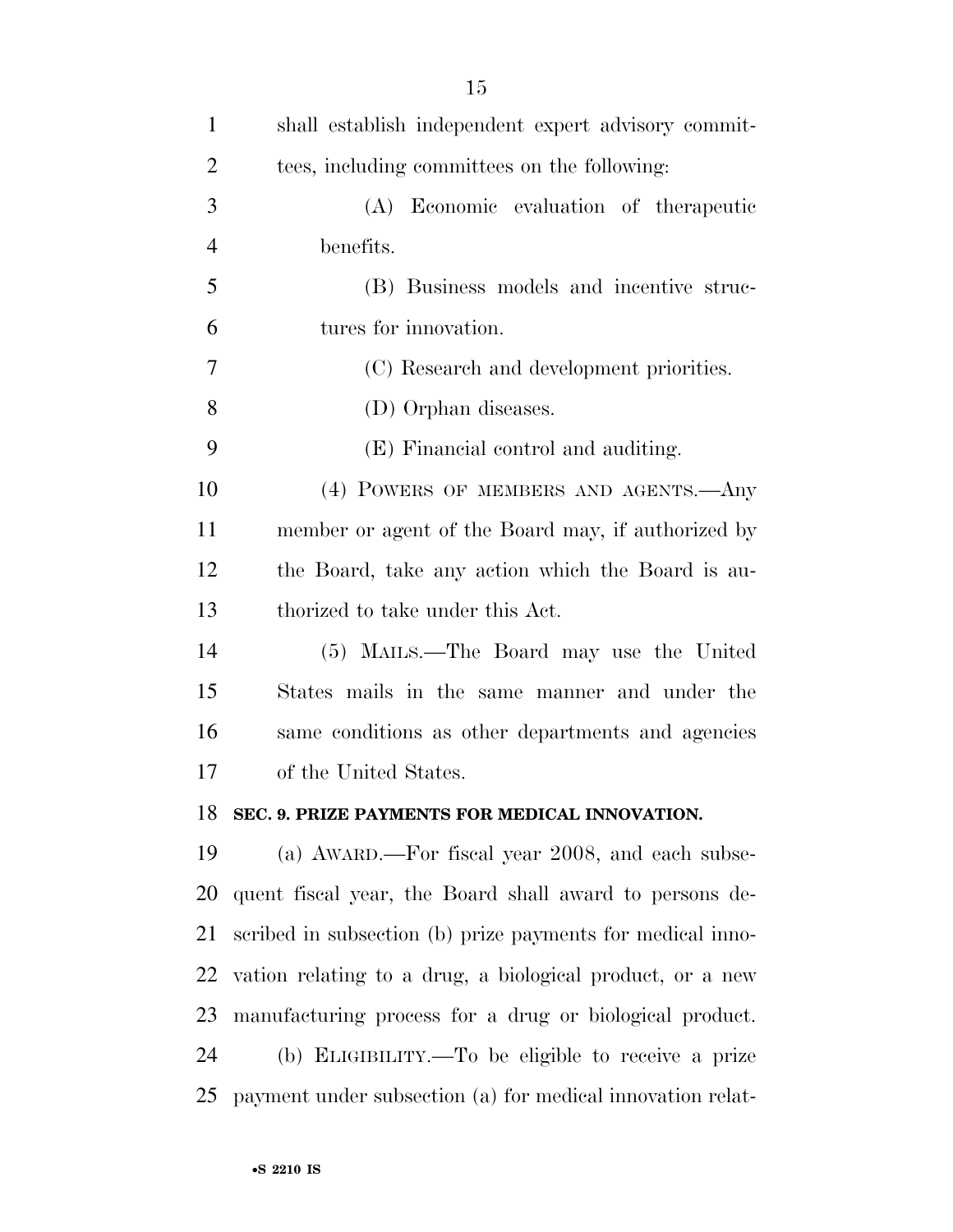ing to a drug, a biological product, or a manufacturing process, a person shall be—

 (1) in the case of a drug or biological product, the first person to receive market clearance with re-spect to the drug or biological product; or

 (2) in the case of a manufacturing process, the holder of the patent with respect to such process.

 (c) CRITERIA.—The Board shall, by regulation, es- tablish criteria for the selection of recipients, and for de- termining the amount, of prize payments under this sec- tion. Such criteria shall include consideration of the fol-lowing:

 (1) The number of patients who would benefit from the drug, biological product, or manufacturing process involved, including (in cases of global ne- glected diseases, global infectious diseases, and other global public health priorities) the number of non-United States patients.

 (2) The incremental therapeutic benefit of the drug, biological product, or manufacturing process involved as compared to existing drugs, biological products, and manufacturing processes available to treat the same disease or condition, except that the Board shall provide for cases where drugs, biological products, or manufacturing processes are developed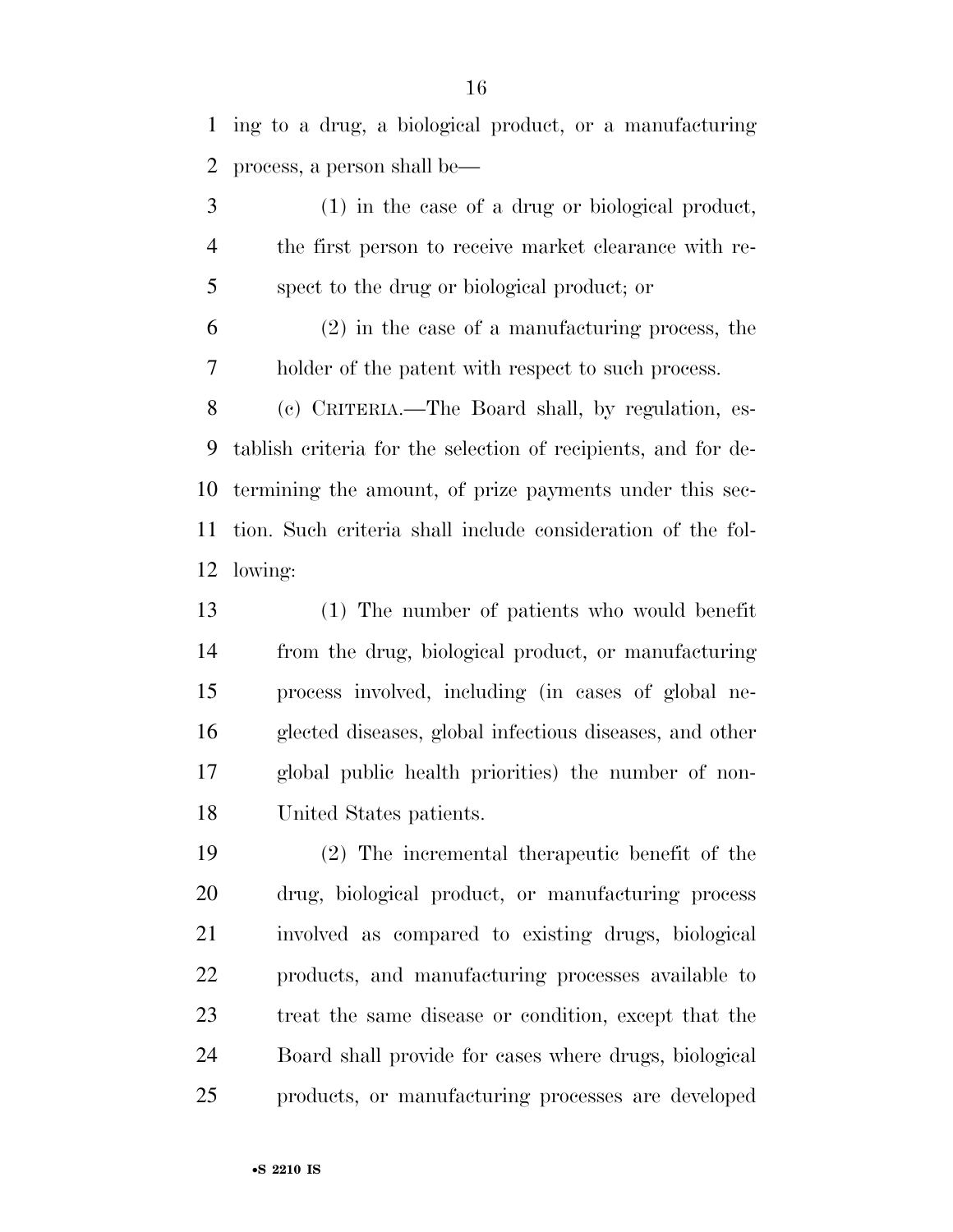| $\mathbf{1}$   | at roughly the same time, so that the comparison is         |
|----------------|-------------------------------------------------------------|
| $\overline{2}$ | to products that were not recently developed.               |
| 3              | (3) The degree to which the drug, biological                |
| $\overline{4}$ | product, or manufacturing process involved address-         |
| 5              | es priority health care needs, including—                   |
| 6              | (A) current and emerging global infectious                  |
| 7              | diseases;                                                   |
| 8              | (B) severe illnesses with small client popu-                |
| 9              | lations (such as indications for which orphan               |
| 10             | designation has been granted under section 526              |
| 11             | of the Federal Food, Drug, and Cosmetic Act                 |
| 12             | $(21 \text{ U.S.C. } 360 \text{bb})$ ); and                 |
| 13             | (C) neglected diseases that primarily afflict               |
| 14             | the poor in developing countries.                           |
| 15             | (4) Improved efficiency of manufacturing proc-              |
| 16             | esses for drugs or biological processes.                    |
| 17             | (d) REQUIREMENTS.—In awarding prize payments                |
|                | 18 under this section, the Board shall comply with the fol- |
| 19             | lowing:                                                     |
| 20             | (1) In cases where a new drug, biological prod-             |
| 21             | uct, or manufacturing process offers an improve-            |
| 22             | ment over an existing drug, biological product, or          |
| 23             | manufacturing process and the new drug, biological          |
| 24             | product, or manufacturing process competes with or          |
| 25             | replaces the existing drug, biological product, or          |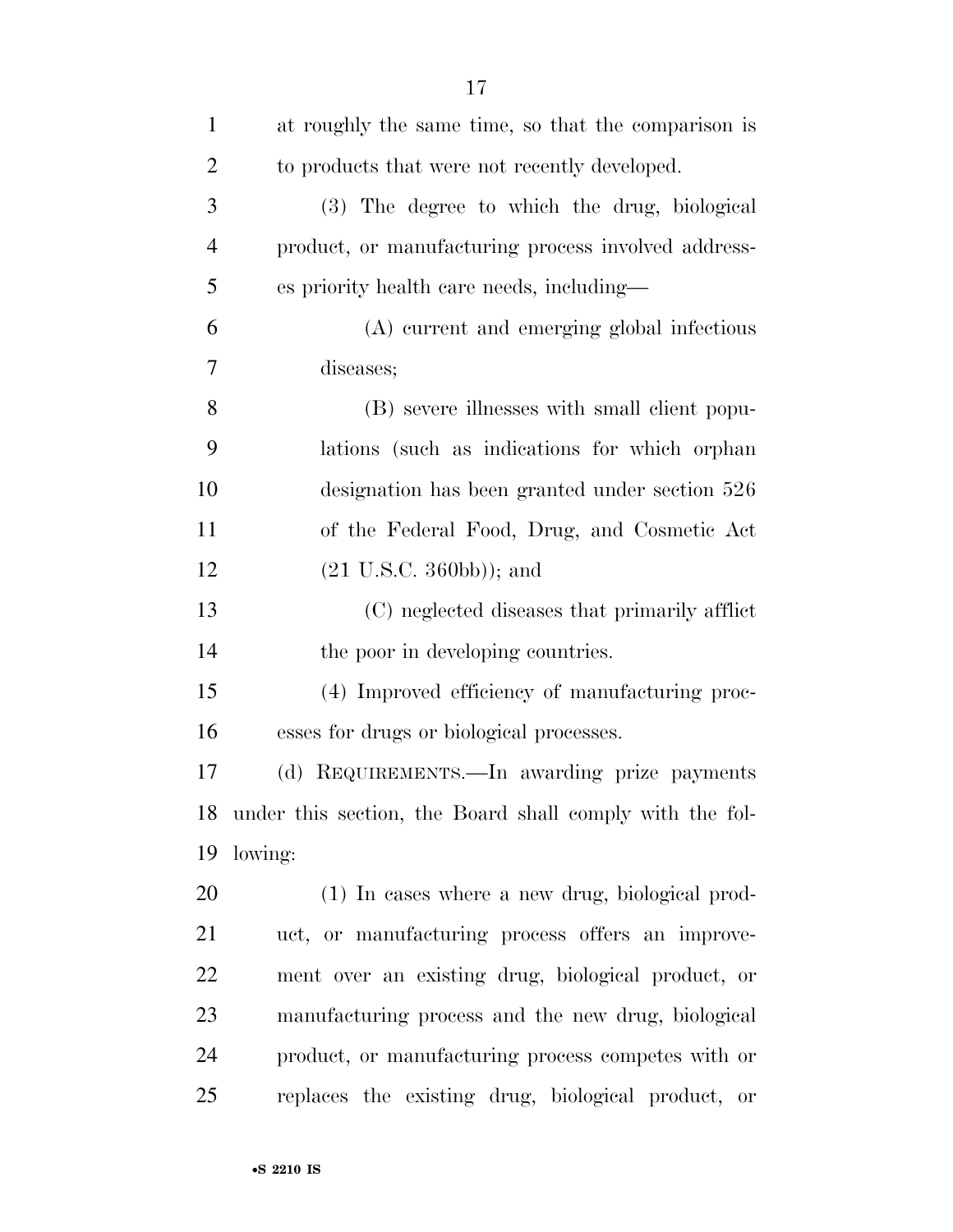manufacturing process, the Board shall continue to make prize payments for the existing drug, biological product, or manufacturing process to the degree that the new drug, biological product, or manufacturing process was based on or benefitted from the develop- ment of the existing drug, biological product, or manufacturing process. (2) The Board may not make prize payments based on the identity of the person who manufac- tures, distributes, sells, or uses the drug, biological product, or manufacturing process involved. (3) The Board may award prize payments for a drug, a biological product, or a manufacturing process for not more than 10 fiscal years, regardless of the term of any related patents. (4) For any fiscal year, the Board may not award a prize payment for any single drug, biologi- cal product, or manufacturing process in an amount that exceeds 5 percent of the total amount appro- priated to the Fund for that year. (5) For every drug or biological product that

 receives market clearance, the Board shall determine whether and in what amount to award a prize pay- ment for the drug or biological product not later than the end of the fourth full calendar-year quarter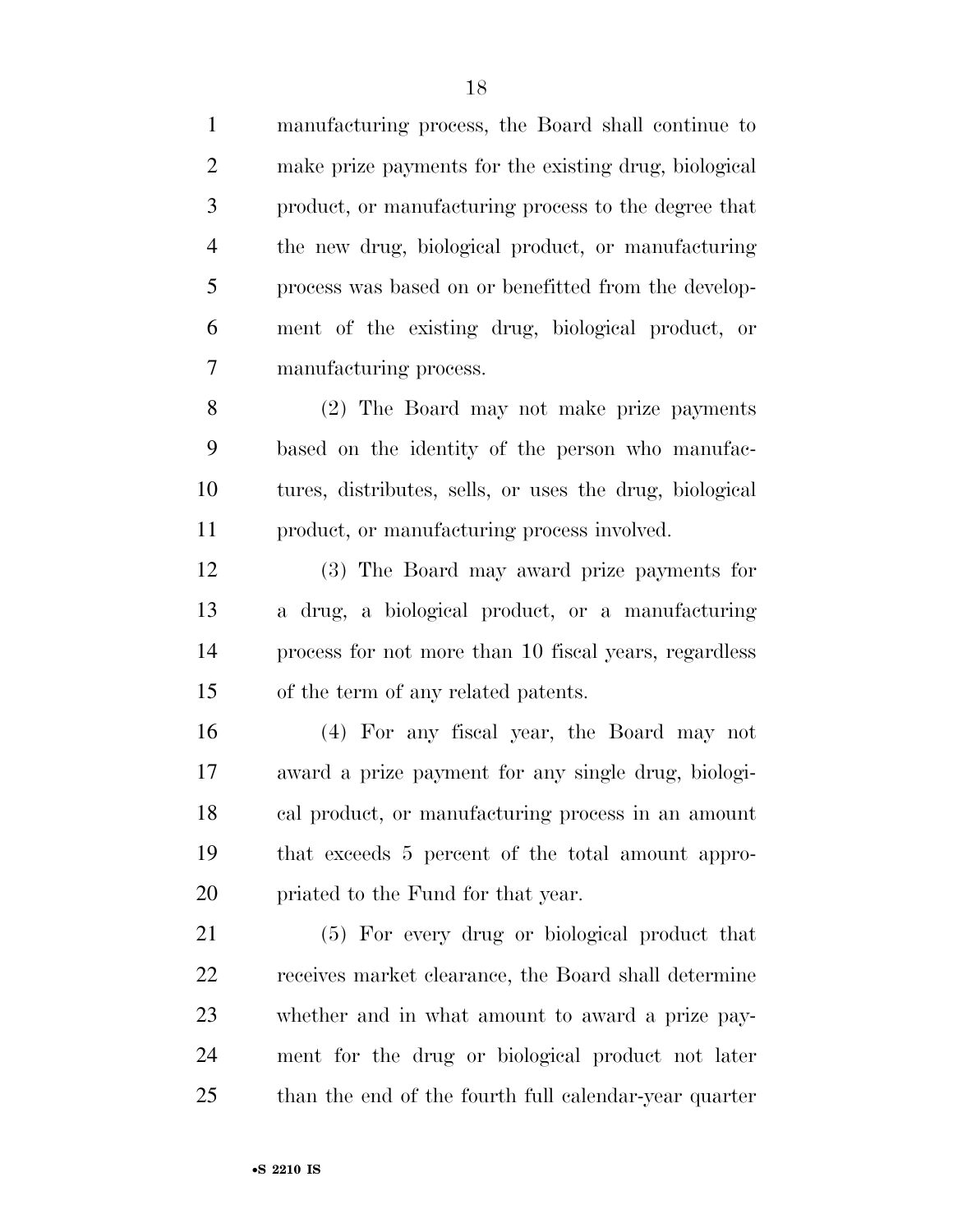following the calendar-year quarter in which the drug or biological product receives market clearance. **SEC. 10. PRIZES FOR PRIORITY RESEARCH AND DEVELOP-MENT.** 

 (a) MINIMUM LEVELS OF FUNDING.—For fiscal year 2008, and each subsequent fiscal year, the Board shall establish and may periodically modify minimum levels of funding under section 9 for priority research and develop-ment.

 (b) INITIAL MINIMUM LEVELS.—Of the amount ap- propriated to the Fund for a fiscal year, the Board shall use (subject to the establishment or modification of an ap- plicable minimum level of funding under subsection (a)) not less than—

 (1) 4 percent of such amount for global ne-glected diseases;

 (2) 10 percent of such amount for orphan drugs; and

 (3) 4 percent of such amount for global infec- tious diseases and other global public health prior-21 ities, including research on AIDS, AIDS vaccines, and medicines for responding to bioterrorism.

 (c) PUBLIC INPUT; RECOMMENDATIONS.—The advi- sory committee on research and development priorities (es-25 tablished pursuant to section  $8(b)(3)$  shall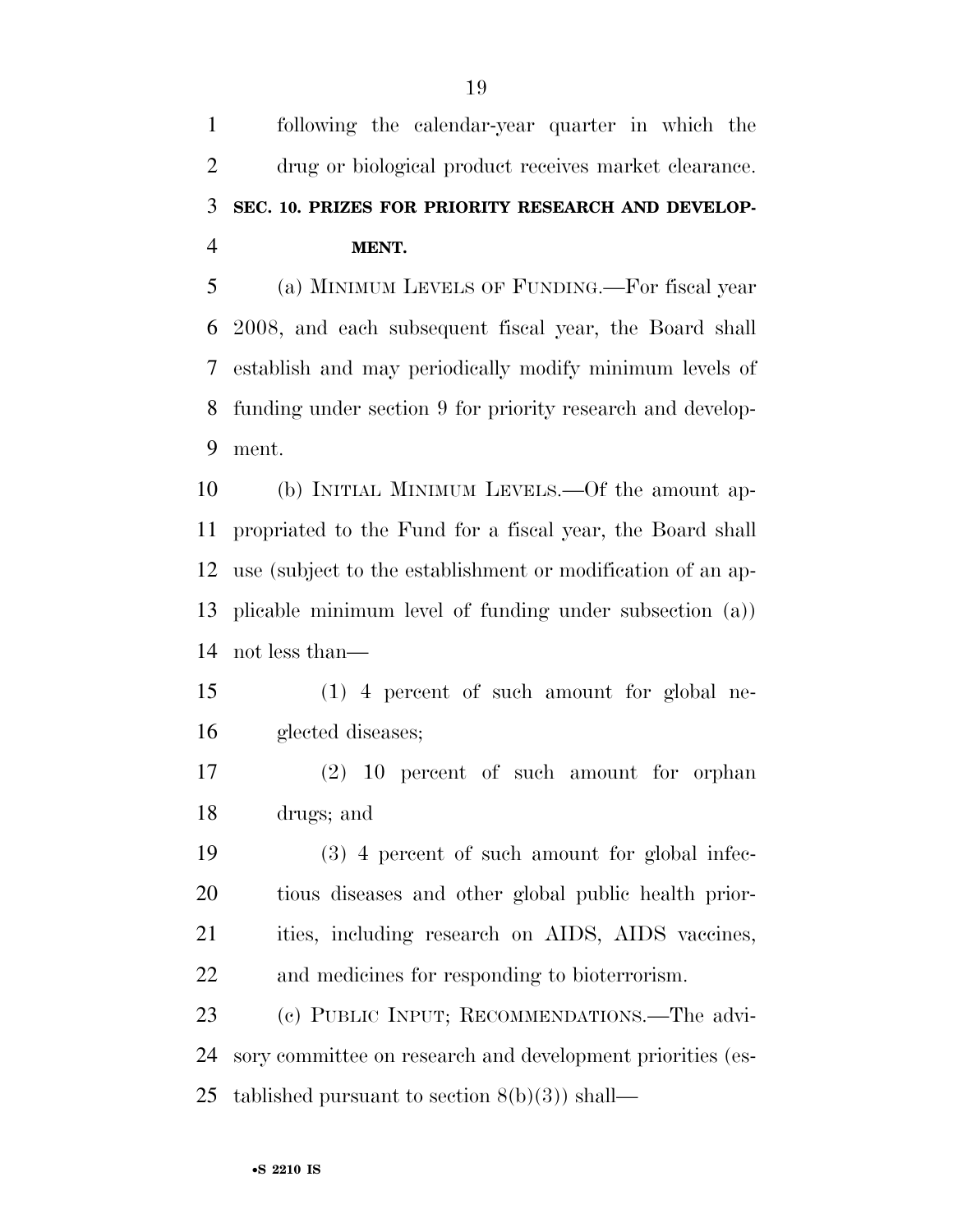(1) solicit public input on research and develop-ment priorities; and

 (2) periodically recommend to the Board modi- fications in the minimum levels of funding for prizes for priority research and development under this sec-tion.

 (d) PROCEDURES.—The Board shall adopt proce- dures to establish and periodically modify minimum levels of funding under section 9 for priority research and devel-opment.

#### **SEC. 11. SPECIAL TRANSITION RULES.**

 (a) IN GENERAL.—A drug or biological product that is on the market on October 1, 2007, shall remain eligible for prize payments for not more than 10 fiscal years, con-15 sistent with section  $9(d)(3)$ .

 (b) DETERMINATION OF VALUE.—In determining the amount of a prize payment for a drug or biological product described in subsection (a), the Board shall calculate the incremental value of the drug or biological product as of the date on which the drug or biological product was first introduced in the market.

 (c) MAXIMUM AMOUNT.—With respect to drugs and biological products described in subsection (a), the Board may award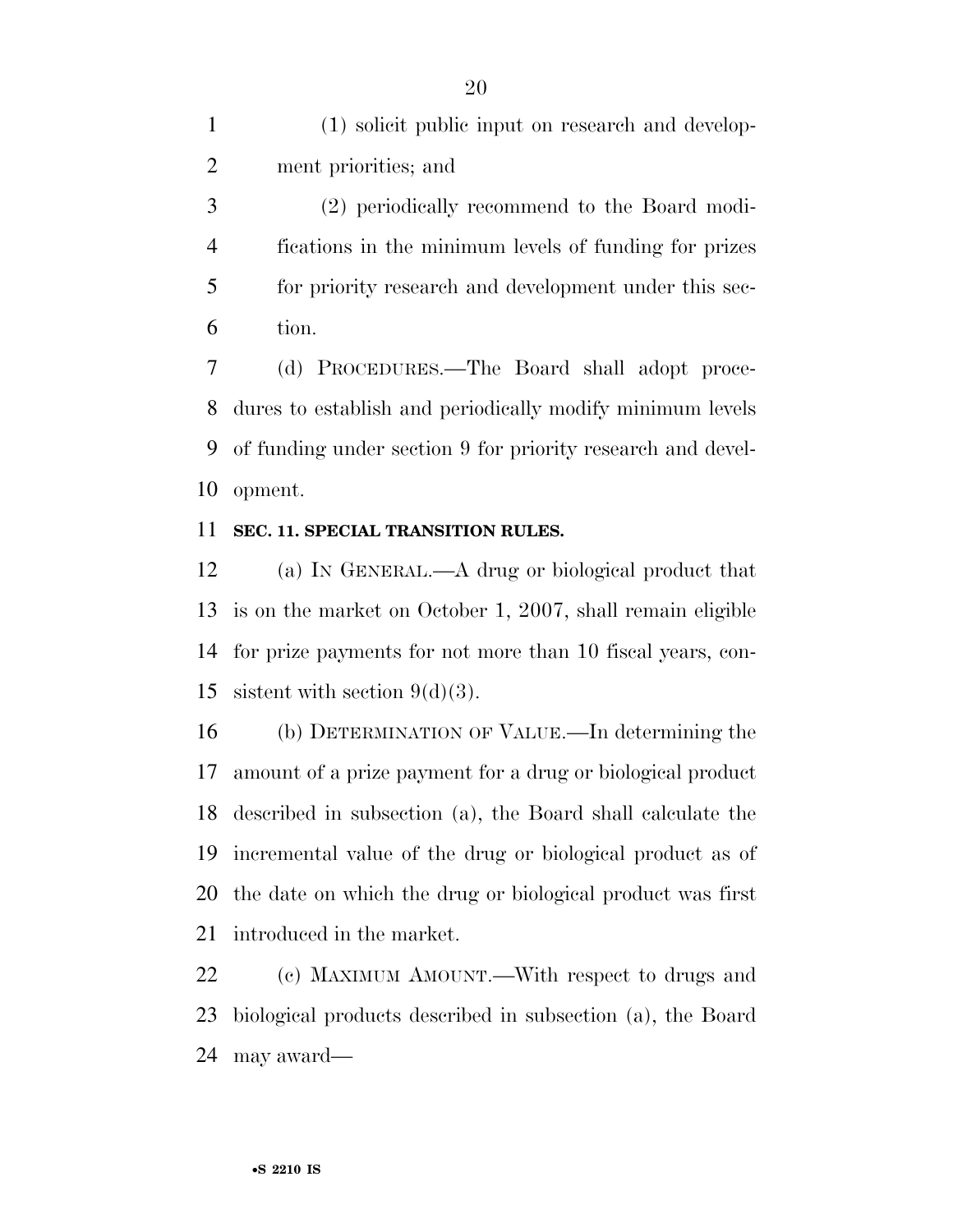(1) of the amount appropriated to the Fund for fiscal year 2008, not more than 90 percent of such amount; and

 (2) of the amount appropriated to the Fund for each of the succeeding 9 fiscal years, not more than a percentage of such amount that is equal to 9 per- cent less the percentage applicable to the preceding fiscal year under this subsection.

# **SEC. 12. ARBITRATION.**

 In the case of a drug that is on the market on Octo- ber 1, 2008, and subject to patents owned by a party other than the person who first received market clearance for the drug, the Board shall establish an arbitration proce- dure to determine an equitable division of any prize pay- ments under this Act among the patent owners and the person who first received market clearance for the drug.

# **SEC. 13. ANNUAL AUDITS BY GAO.**

 (a) AUDITS.—The Comptroller General of the United States shall conduct an audit of the Board each fiscal year to determine the effectiveness of the Board—

 (1) in bringing to market drugs, vaccines, other biological products, and new manufacturing proc- esses for medicines in a cost-effective manner; and (2) in addressing society's medical needs, in-cluding global neglected diseases that afflict pri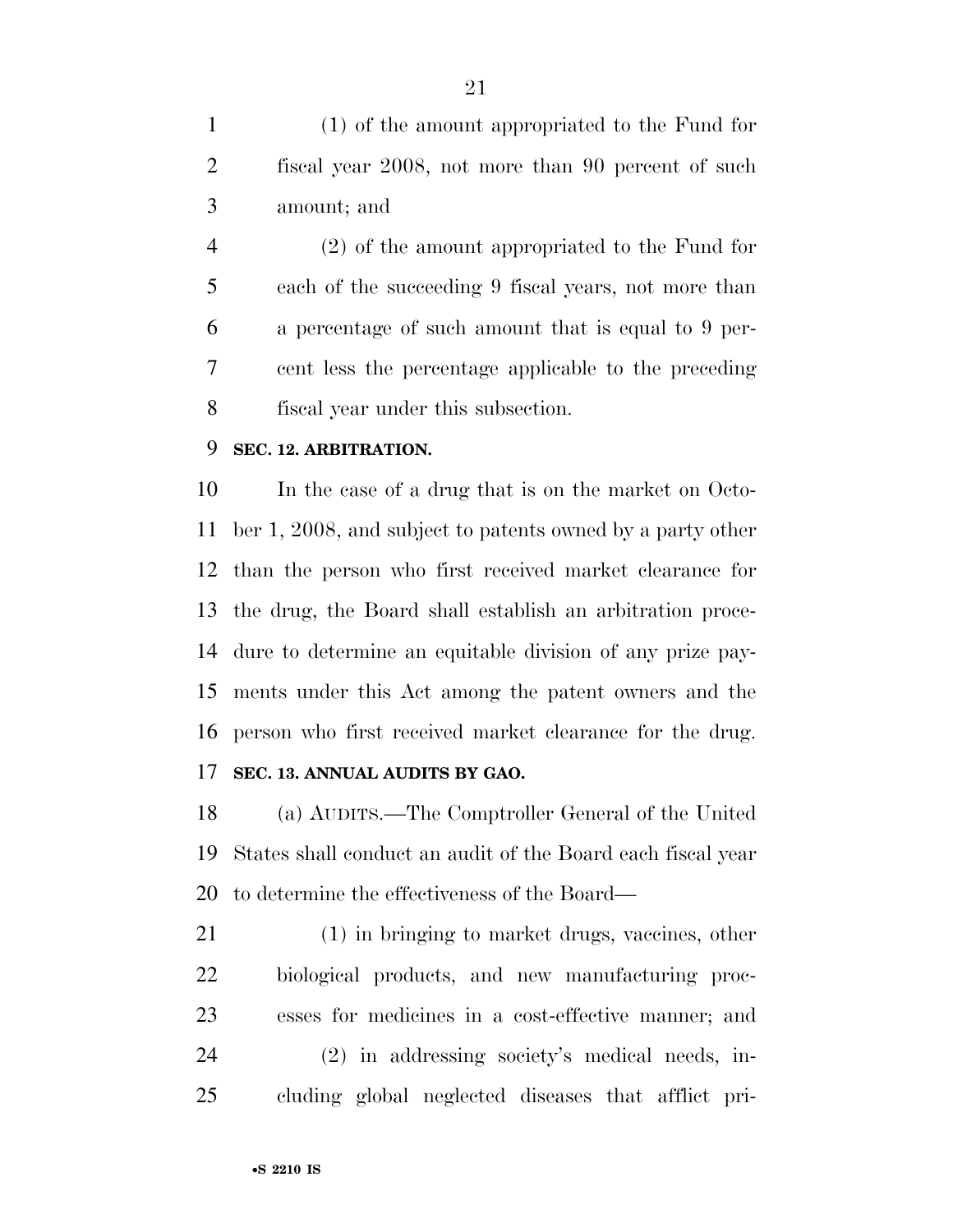marily the poor in developing countries, indications for which orphan designation has been granted under section 526 of the Federal Food, Drug, and Cosmetic Act (21 U.S.C. 360bb), and global infec- tious diseases and and other global public health pri-orities.

 (b) REPORTS.—The Comptroller General of the United States shall submit a report to the Congress each fiscal year on the results of each audit conducted under subsection (a).

# **SEC. 14. REPORT TO CONGRESS.**

 Not later than 1 year after the date of the enactment of this Act, the Board shall submit to Congress a report containing the findings, conclusions, and recommendations of the Board concerning the implementation and adminis- tration of this Act, including recommendations for such legislative and administrative action as the Board deter-mines to be appropriate.

#### **SEC. 15. FUNDING.**

(a) APPROPRIATIONS.—

 (1) START-UP COSTS.—For fiscal year 2008, 22 there are authorized to be appropriated to the Fund, such sums as may be necessary to carry out this Act.